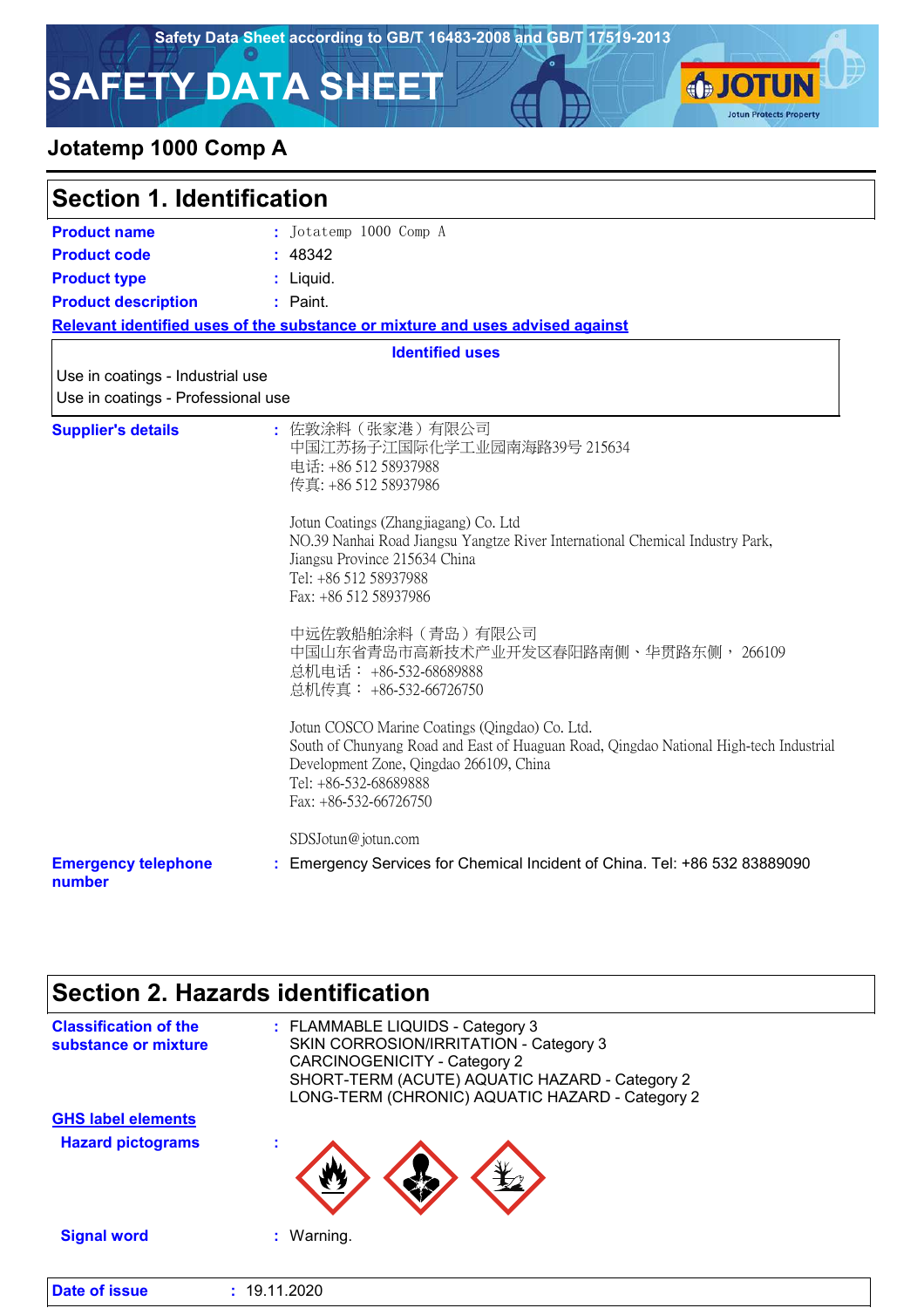# **Section 2. Hazards identification**

| <b>Hazard statements</b>        | : H226 - Flammable liquid and vapour.<br>H316 - Causes mild skin irritation.<br>H351 - Suspected of causing cancer.<br>H411 - Toxic to aquatic life with long lasting effects.                                                                                                                                                                                                                                                    |
|---------------------------------|-----------------------------------------------------------------------------------------------------------------------------------------------------------------------------------------------------------------------------------------------------------------------------------------------------------------------------------------------------------------------------------------------------------------------------------|
| <b>Precautionary statements</b> |                                                                                                                                                                                                                                                                                                                                                                                                                                   |
| <b>Prevention</b>               | : P201 - Obtain special instructions before use.<br>P202 - Do not handle until all safety precautions have been read and understood.<br>P280 - Wear protective gloves. Wear eye or face protection. Wear protective<br>clothing.<br>P210 - Keep away from heat, hot surfaces, sparks, open flames and other ignition<br>sources. No smoking.<br>P233 - Keep container tightly closed.<br>P273 - Avoid release to the environment. |
| <b>Response</b>                 | : P391 - Collect spillage.<br>P308 + P313 - IF exposed or concerned: Get medical attention.<br>P332 + P313 - If skin irritation occurs: Get medical attention.                                                                                                                                                                                                                                                                    |
| <b>Storage</b>                  | $:$ P405 - Store locked up.<br>P403 - Store in a well-ventilated place.<br>P235 - Keep cool.                                                                                                                                                                                                                                                                                                                                      |
| <b>Disposal</b>                 | : P501 - Dispose of contents and container in accordance with all local, regional,<br>national and international regulations.                                                                                                                                                                                                                                                                                                     |

# **Section 3. Composition/information on ingredients**

| <b>Substance/mixture</b>                       | : Mixture         |
|------------------------------------------------|-------------------|
| <b>Other means of</b><br><b>identification</b> | : Not available.  |
| <b>CAS number/other identifiers</b>            |                   |
| <b>CAS number</b>                              | : Not applicable. |
| <b>EC</b> number                               | : Mixture.        |
| <b>Product code</b>                            | : 48342           |
| <b>Ingradiant nama</b>                         |                   |

| Ingredient name             | $\frac{9}{6}$  | <b>CAS number</b> |
|-----------------------------|----------------|-------------------|
| trizinc bis(orthophosphate) | $\geq 10 - 25$ | 7779-90-0         |
| <b>xylene</b>               | ≤7.4           | 1330-20-7         |
| 2-butoxyethanol             | 52.5≥          | i 111-76-2        |
| lethylbenzene               | ו≥ ≥           | 100-41-4          |

**There are no additional ingredients present which, within the current knowledge of the supplier and in the concentrations applicable, are classified as hazardous to health or the environment and hence require reporting in this section.**

**Occupational exposure limits, if available, are listed in Section 8.**

### **Section 4. First aid measures**

### **Description of necessary first aid measures**

| <b>Eye contact</b>  | : Immediately flush eyes with plenty of water, occasionally lifting the upper and lower<br>eyelids. Check for and remove any contact lenses. Continue to rinse for at least 10<br>minutes. Get medical attention.                                                                                                                                                                                                                                                                                                                            |
|---------------------|----------------------------------------------------------------------------------------------------------------------------------------------------------------------------------------------------------------------------------------------------------------------------------------------------------------------------------------------------------------------------------------------------------------------------------------------------------------------------------------------------------------------------------------------|
| <b>Inhalation</b>   | : Remove victim to fresh air and keep at rest in a position comfortable for breathing.<br>If not breathing, if breathing is irregular or if respiratory arrest occurs, provide<br>artificial respiration or oxygen by trained personnel. It may be dangerous to the<br>person providing aid to give mouth-to-mouth resuscitation. Get medical attention. If<br>unconscious, place in recovery position and get medical attention immediately.<br>Maintain an open airway. Loosen tight clothing such as a collar, tie, belt or<br>waistband. |
| <b>Skin contact</b> | : Flush contaminated skin with plenty of water. Remove contaminated clothing and<br>shoes. Continue to rinse for at least 10 minutes. Get medical attention. Wash<br>clothing before reuse. Clean shoes thoroughly before reuse.                                                                                                                                                                                                                                                                                                             |

| Date of issue | 19.11.2020 |  |
|---------------|------------|--|
|               |            |  |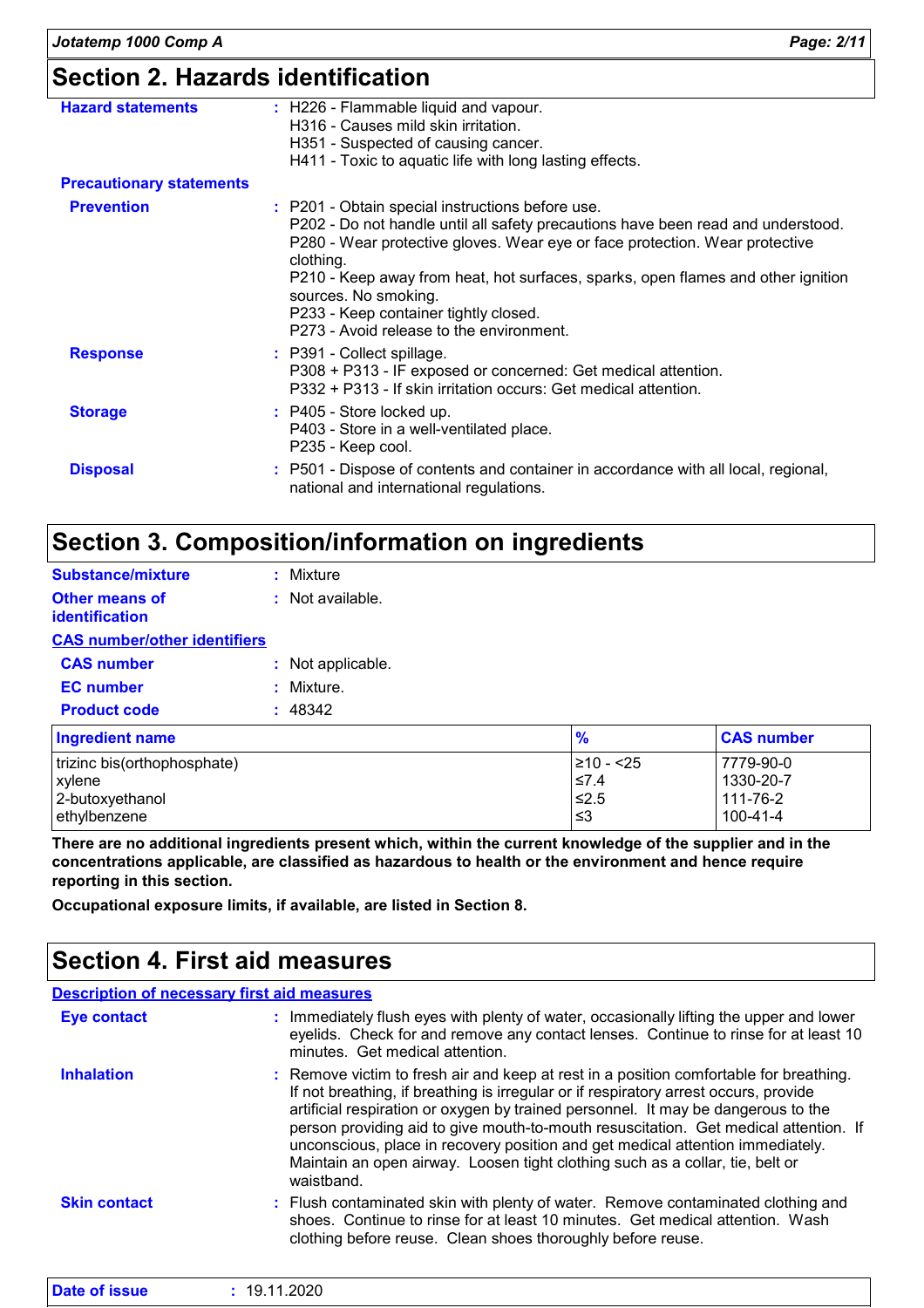### **Section 4. First aid measures**

| <b>Ingestion</b>                                   | : Wash out mouth with water. Remove dentures if any. Remove victim to fresh air<br>and keep at rest in a position comfortable for breathing. If material has been<br>swallowed and the exposed person is conscious, give small quantities of water to<br>drink. Stop if the exposed person feels sick as vomiting may be dangerous. Do not<br>induce vomiting unless directed to do so by medical personnel. If vomiting occurs,<br>the head should be kept low so that vomit does not enter the lungs. Get medical<br>attention. Never give anything by mouth to an unconscious person. If unconscious,<br>place in recovery position and get medical attention immediately. Maintain an open<br>airway. Loosen tight clothing such as a collar, tie, belt or waistband. |
|----------------------------------------------------|---------------------------------------------------------------------------------------------------------------------------------------------------------------------------------------------------------------------------------------------------------------------------------------------------------------------------------------------------------------------------------------------------------------------------------------------------------------------------------------------------------------------------------------------------------------------------------------------------------------------------------------------------------------------------------------------------------------------------------------------------------------------------|
| Most important symptoms/effects, acute and delayed |                                                                                                                                                                                                                                                                                                                                                                                                                                                                                                                                                                                                                                                                                                                                                                           |
| <b>Potential acute health effects</b>              |                                                                                                                                                                                                                                                                                                                                                                                                                                                                                                                                                                                                                                                                                                                                                                           |
| <b>Eye contact</b>                                 | : No known significant effects or critical hazards.                                                                                                                                                                                                                                                                                                                                                                                                                                                                                                                                                                                                                                                                                                                       |
| <b>Inhalation</b>                                  | : No known significant effects or critical hazards.                                                                                                                                                                                                                                                                                                                                                                                                                                                                                                                                                                                                                                                                                                                       |
| <b>Skin contact</b>                                | : Causes mild skin irritation.                                                                                                                                                                                                                                                                                                                                                                                                                                                                                                                                                                                                                                                                                                                                            |
| <b>Ingestion</b>                                   | : No known significant effects or critical hazards.                                                                                                                                                                                                                                                                                                                                                                                                                                                                                                                                                                                                                                                                                                                       |
| <b>Over-exposure signs/symptoms</b>                |                                                                                                                                                                                                                                                                                                                                                                                                                                                                                                                                                                                                                                                                                                                                                                           |
| <b>Eye contact</b>                                 | : Adverse symptoms may include the following:<br>pain or irritation<br>watering<br>redness                                                                                                                                                                                                                                                                                                                                                                                                                                                                                                                                                                                                                                                                                |
| <b>Inhalation</b>                                  | : No specific data.                                                                                                                                                                                                                                                                                                                                                                                                                                                                                                                                                                                                                                                                                                                                                       |
| <b>Skin contact</b>                                | : Adverse symptoms may include the following:<br>irritation<br>redness                                                                                                                                                                                                                                                                                                                                                                                                                                                                                                                                                                                                                                                                                                    |
| <b>Ingestion</b>                                   | : No specific data.                                                                                                                                                                                                                                                                                                                                                                                                                                                                                                                                                                                                                                                                                                                                                       |
|                                                    | Indication of immediate medical attention and special treatment needed, if necessary                                                                                                                                                                                                                                                                                                                                                                                                                                                                                                                                                                                                                                                                                      |
| <b>Notes to physician</b>                          | : Treat symptomatically. Contact poison treatment specialist immediately if large<br>quantities have been ingested or inhaled.                                                                                                                                                                                                                                                                                                                                                                                                                                                                                                                                                                                                                                            |
| <b>Specific treatments</b>                         | : No specific treatment.                                                                                                                                                                                                                                                                                                                                                                                                                                                                                                                                                                                                                                                                                                                                                  |
| <b>Protection of first-aiders</b>                  | : No action shall be taken involving any personal risk or without suitable training. It<br>may be dangerous to the person providing aid to give mouth-to-mouth resuscitation.                                                                                                                                                                                                                                                                                                                                                                                                                                                                                                                                                                                             |

**See toxicological information (Section 11)**

# **Section 5. Firefighting measures**

| <b>Extinguishing media</b>                               |                                                                                                                                                                                                                                                                                                                                                                                                                                  |
|----------------------------------------------------------|----------------------------------------------------------------------------------------------------------------------------------------------------------------------------------------------------------------------------------------------------------------------------------------------------------------------------------------------------------------------------------------------------------------------------------|
| <b>Suitable extinguishing</b><br>media                   | : Use dry chemical, $CO2$ , water spray (fog) or foam.                                                                                                                                                                                                                                                                                                                                                                           |
| <b>Unsuitable extinguishing</b><br>media                 | : Do not use water jet.                                                                                                                                                                                                                                                                                                                                                                                                          |
| <b>Specific hazards arising</b><br>from the chemical     | : Flammable liquid and vapour. Runoff to sewer may create fire or explosion hazard.<br>In a fire or if heated, a pressure increase will occur and the container may burst, with<br>the risk of a subsequent explosion. This material is toxic to aquatic life with long<br>lasting effects. Fire water contaminated with this material must be contained and<br>prevented from being discharged to any waterway, sewer or drain. |
| <b>Hazardous thermal</b><br>decomposition products       | : Decomposition products may include the following materials:<br>carbon dioxide<br>carbon monoxide<br>phosphorus oxides<br>metal oxide/oxides                                                                                                                                                                                                                                                                                    |
| <b>Special protective actions</b><br>for fire-fighters   | : Promptly isolate the scene by removing all persons from the vicinity of the incident if<br>there is a fire. No action shall be taken involving any personal risk or without<br>suitable training. Move containers from fire area if this can be done without risk.<br>Use water spray to keep fire-exposed containers cool.                                                                                                    |
| <b>Special protective</b><br>equipment for fire-fighters | : Fire-fighters should wear appropriate protective equipment and self-contained<br>breathing apparatus (SCBA) with a full face-piece operated in positive pressure<br>mode.                                                                                                                                                                                                                                                      |

| <b>Date of issue</b> | 19.11.2020 |
|----------------------|------------|
|----------------------|------------|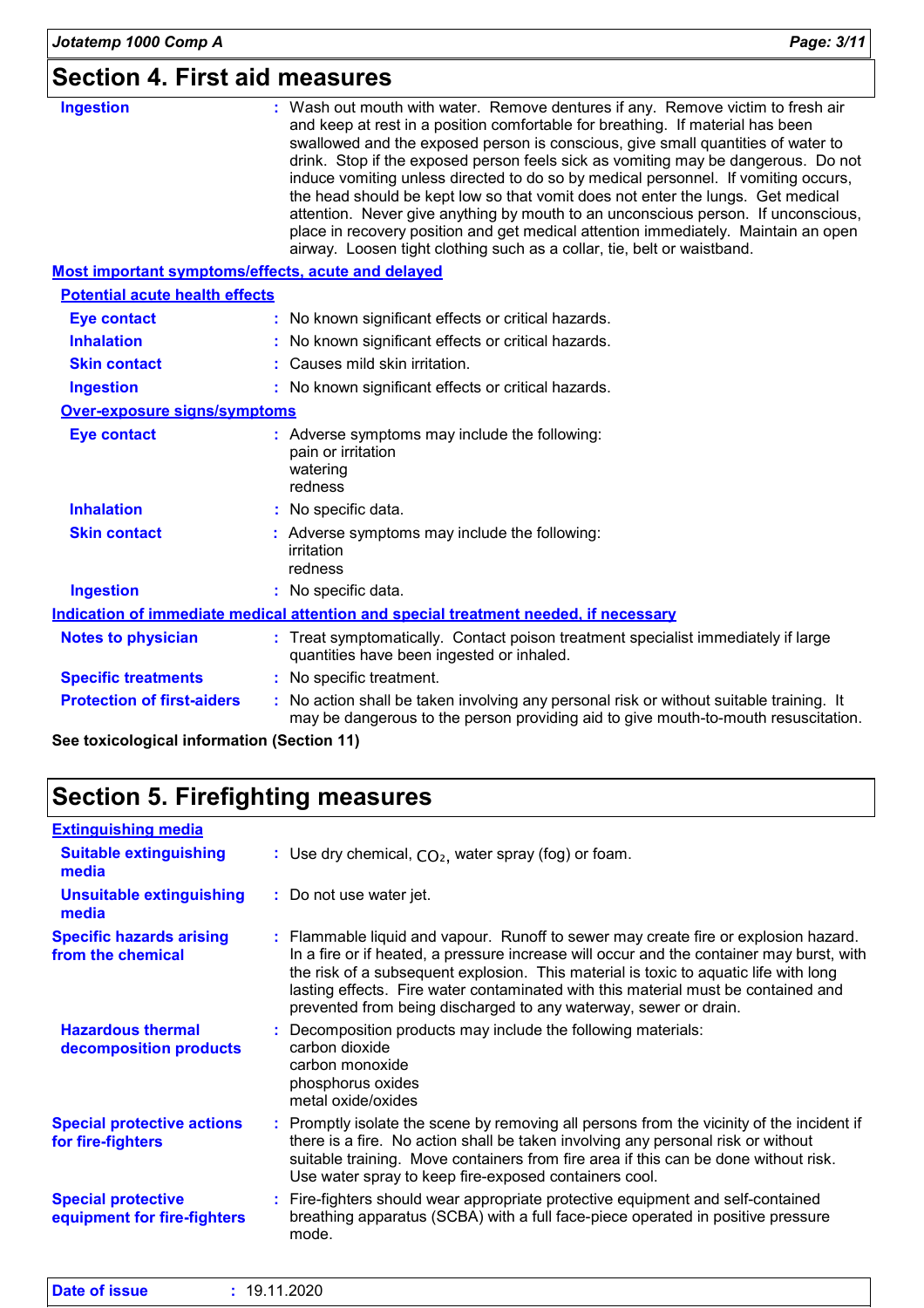|                                                             | Personal precautions, protective equipment and emergency procedures                                                                                                                                                                                                                                                                                                                                                                                                                                                                                                                                                                                                                                                                                                     |
|-------------------------------------------------------------|-------------------------------------------------------------------------------------------------------------------------------------------------------------------------------------------------------------------------------------------------------------------------------------------------------------------------------------------------------------------------------------------------------------------------------------------------------------------------------------------------------------------------------------------------------------------------------------------------------------------------------------------------------------------------------------------------------------------------------------------------------------------------|
| For non-emergency<br>personnel                              | : No action shall be taken involving any personal risk or without suitable training.<br>Evacuate surrounding areas. Keep unnecessary and unprotected personnel from<br>entering. Do not touch or walk through spilt material. Shut off all ignition sources.<br>No flares, smoking or flames in hazard area. Avoid breathing vapour or mist.<br>Provide adequate ventilation. Wear appropriate respirator when ventilation is<br>inadequate. Put on appropriate personal protective equipment.                                                                                                                                                                                                                                                                          |
| For emergency responders :                                  | If specialised clothing is required to deal with the spillage, take note of any<br>information in Section 8 on suitable and unsuitable materials. See also the<br>information in "For non-emergency personnel".                                                                                                                                                                                                                                                                                                                                                                                                                                                                                                                                                         |
| <b>Environmental precautions</b>                            | : Avoid dispersal of spilt material and runoff and contact with soil, waterways, drains<br>and sewers. Inform the relevant authorities if the product has caused environmental<br>pollution (sewers, waterways, soil or air). Water polluting material. May be harmful<br>to the environment if released in large quantities. Collect spillage.                                                                                                                                                                                                                                                                                                                                                                                                                         |
| <b>Methods and material for containment and cleaning up</b> |                                                                                                                                                                                                                                                                                                                                                                                                                                                                                                                                                                                                                                                                                                                                                                         |
| <b>Small spill</b>                                          | : Stop leak if without risk. Move containers from spill area. Use spark-proof tools and<br>explosion-proof equipment. Dilute with water and mop up if water-soluble.<br>Alternatively, or if water-insoluble, absorb with an inert dry material and place in an<br>appropriate waste disposal container. Dispose of via a licensed waste disposal<br>contractor.                                                                                                                                                                                                                                                                                                                                                                                                        |
| <b>Large spill</b>                                          | : Stop leak if without risk. Move containers from spill area. Use spark-proof tools and<br>explosion-proof equipment. Approach the release from upwind. Prevent entry into<br>sewers, water courses, basements or confined areas. Wash spillages into an<br>effluent treatment plant or proceed as follows. Contain and collect spillage with non-<br>combustible, absorbent material e.g. sand, earth, vermiculite or diatomaceous earth<br>and place in container for disposal according to local regulations (see Section 13).<br>Dispose of via a licensed waste disposal contractor. Contaminated absorbent<br>material may pose the same hazard as the spilt product. Note: see Section 1 for<br>emergency contact information and Section 13 for waste disposal. |

# **Section 7. Handling and storage**

| <b>Precautions for safe handling</b>                                      |                                                                                                                                                                                                                                                                                                                                                                                                                                                                                                                                                                                                                                                                                                                                                                                                                                                                                                                                                                                                                                          |
|---------------------------------------------------------------------------|------------------------------------------------------------------------------------------------------------------------------------------------------------------------------------------------------------------------------------------------------------------------------------------------------------------------------------------------------------------------------------------------------------------------------------------------------------------------------------------------------------------------------------------------------------------------------------------------------------------------------------------------------------------------------------------------------------------------------------------------------------------------------------------------------------------------------------------------------------------------------------------------------------------------------------------------------------------------------------------------------------------------------------------|
| <b>Protective measures</b>                                                | : Put on appropriate personal protective equipment (see Section 8). Avoid exposure -<br>obtain special instructions before use. Do not handle until all safety precautions<br>have been read and understood. Do not get in eyes or on skin or clothing. Do not<br>ingest. Avoid breathing vapour or mist. Avoid release to the environment. Use only<br>with adequate ventilation. Wear appropriate respirator when ventilation is<br>inadequate. Do not enter storage areas and confined spaces unless adequately<br>ventilated. Keep in the original container or an approved alternative made from a<br>compatible material, kept tightly closed when not in use. Store and use away from<br>heat, sparks, open flame or any other ignition source. Use explosion-proof electrical<br>(ventilating, lighting and material handling) equipment. Use only non-sparking tools.<br>Take precautionary measures against electrostatic discharges. Empty containers<br>retain product residue and can be hazardous. Do not reuse container. |
| <b>Advice on general</b><br>occupational hygiene                          | : Eating, drinking and smoking should be prohibited in areas where this material is<br>handled, stored and processed. Workers should wash hands and face before<br>eating, drinking and smoking. Remove contaminated clothing and protective<br>equipment before entering eating areas. See also Section 8 for additional<br>information on hygiene measures.<br>Any gas developed during storage will remain in the container when the temperature                                                                                                                                                                                                                                                                                                                                                                                                                                                                                                                                                                                      |
|                                                                           | is decreased. To avoid splash of paint/thinner when opening the containers release<br>pressure by making a small hole in the plastic seal in the center of the lid.                                                                                                                                                                                                                                                                                                                                                                                                                                                                                                                                                                                                                                                                                                                                                                                                                                                                      |
| <b>Conditions for safe storage,</b><br>including any<br>incompatibilities | Store in accordance with local regulations. Store in a segregated and approved<br>area. Store in original container protected from direct sunlight in a dry, cool and well-<br>ventilated area, away from incompatible materials (see Section 10) and food and<br>drink. Store locked up. Eliminate all ignition sources. Separate from oxidizing<br>materials. Keep container tightly closed and sealed until ready for use. Containers<br>that have been opened must be carefully resealed and kept upright to prevent<br>leakage. Do not store in unlabelled containers. Use appropriate containment to<br>avoid environmental contamination. See Section 10 for incompatible materials                                                                                                                                                                                                                                                                                                                                               |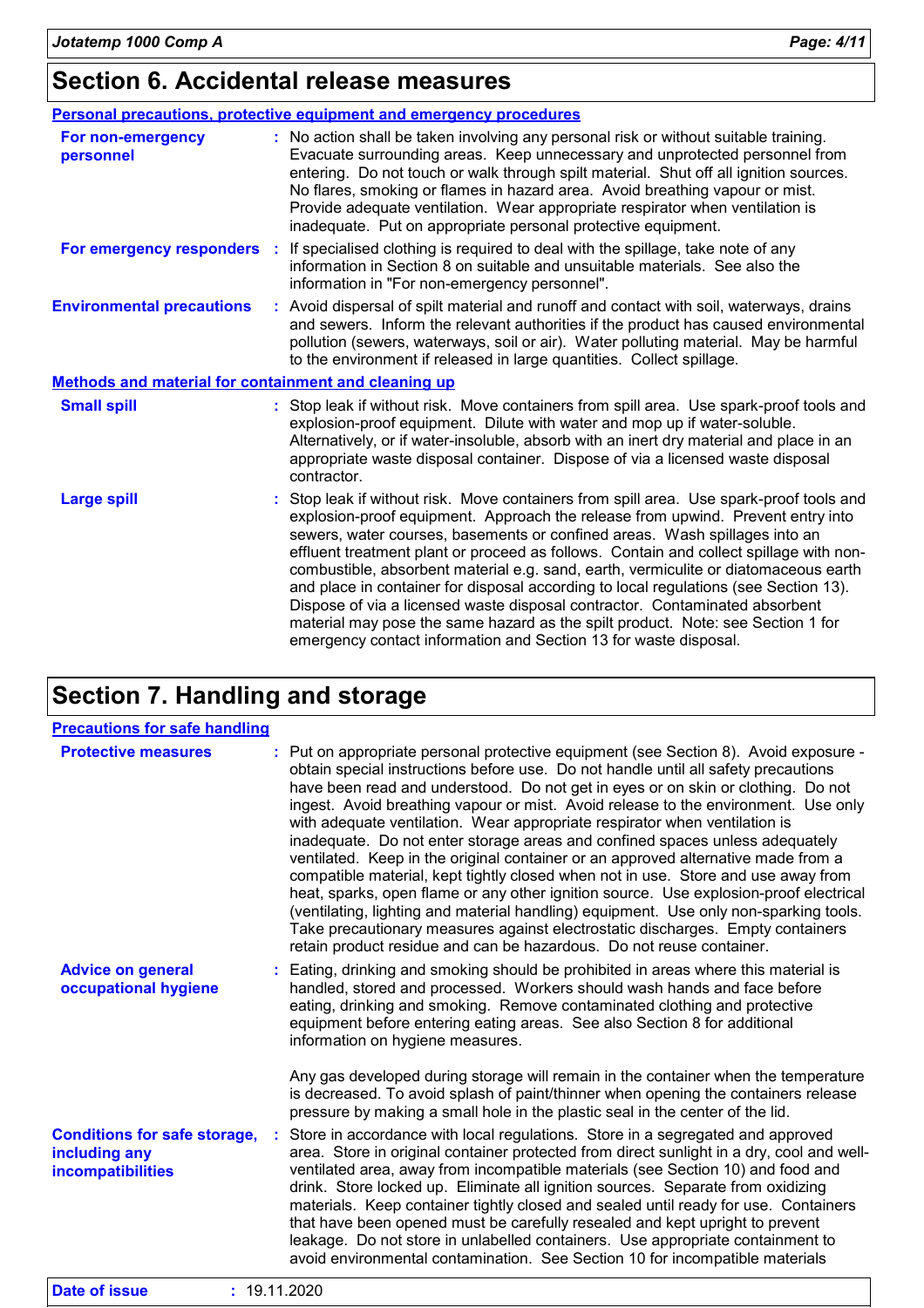# **Section 7. Handling and storage**

before handling or use.

### **Section 8. Exposure controls/personal protection**

### **Control parameters**

### **Occupational exposure limits**

| <b>Ingredient name</b>                            |                                                                                                                                                                                                                                                                                                                                                                                                   | <b>Exposure limits</b>                                                                                                                                                                                                                                                                                                                                                                                                                                                                                                        |  |
|---------------------------------------------------|---------------------------------------------------------------------------------------------------------------------------------------------------------------------------------------------------------------------------------------------------------------------------------------------------------------------------------------------------------------------------------------------------|-------------------------------------------------------------------------------------------------------------------------------------------------------------------------------------------------------------------------------------------------------------------------------------------------------------------------------------------------------------------------------------------------------------------------------------------------------------------------------------------------------------------------------|--|
| xylene                                            |                                                                                                                                                                                                                                                                                                                                                                                                   | GBZ 2.1 (China, 8/2019).<br>PC-STEL: 100 mg/m <sup>3</sup> 15 minutes.<br>PC-TWA: 50 mg/m <sup>3</sup> 8 hours.                                                                                                                                                                                                                                                                                                                                                                                                               |  |
| 2-butoxyethanol<br>ethylbenzene                   |                                                                                                                                                                                                                                                                                                                                                                                                   | GBZ 2.1 (China, 8/2019).<br>PC-TWA: 97 mg/m <sup>3</sup> 8 hours.<br>GBZ 2.1 (China, 8/2019).<br>PC-TWA: 100 mg/m <sup>3</sup> 8 hours.                                                                                                                                                                                                                                                                                                                                                                                       |  |
|                                                   |                                                                                                                                                                                                                                                                                                                                                                                                   | PC-STEL: 150 mg/m <sup>3</sup> 15 minutes.                                                                                                                                                                                                                                                                                                                                                                                                                                                                                    |  |
| <b>Recommended monitoring</b><br>procedures       |                                                                                                                                                                                                                                                                                                                                                                                                   | If this product contains ingredients with exposure limits, personal, workplace<br>atmosphere or biological monitoring may be required to determine the effectiveness<br>of the ventilation or other control measures and/or the necessity to use respiratory<br>protective equipment. Reference should be made to appropriate monitoring<br>standards. Reference to national guidance documents for methods for the<br>determination of hazardous substances will also be required.                                           |  |
| <b>Appropriate engineering</b><br><b>controls</b> | Use only with adequate ventilation. Use process enclosures, local exhaust<br>ventilation or other engineering controls to keep worker exposure to airborne<br>contaminants below any recommended or statutory limits. The engineering controls<br>also need to keep gas, vapour or dust concentrations below any lower explosive<br>limits. Use explosion-proof ventilation equipment.            |                                                                                                                                                                                                                                                                                                                                                                                                                                                                                                                               |  |
| <b>Environmental exposure</b><br>controls         |                                                                                                                                                                                                                                                                                                                                                                                                   | Emissions from ventilation or work process equipment should be checked to ensure<br>they comply with the requirements of environmental protection legislation. In some<br>cases, fume scrubbers, filters or engineering modifications to the process<br>equipment will be necessary to reduce emissions to acceptable levels.                                                                                                                                                                                                 |  |
| <b>Individual protection measures</b>             |                                                                                                                                                                                                                                                                                                                                                                                                   |                                                                                                                                                                                                                                                                                                                                                                                                                                                                                                                               |  |
| <b>Hygiene measures</b>                           | : Wash hands, forearms and face thoroughly after handling chemical products, before<br>eating, smoking and using the lavatory and at the end of the working period.<br>Appropriate techniques should be used to remove potentially contaminated clothing.<br>Wash contaminated clothing before reusing. Ensure that eyewash stations and<br>safety showers are close to the workstation location. |                                                                                                                                                                                                                                                                                                                                                                                                                                                                                                                               |  |
| <b>Eye protection</b>                             | : Safety eyewear complying to EN 166 should be used when a risk assessment<br>indicates this is necessary to avoid exposure to liquid splashes, mists, gases or<br>dusts. If contact is possible, the following protection should be worn, unless the<br>assessment indicates a higher degree of protection: chemical splash goggles.                                                             |                                                                                                                                                                                                                                                                                                                                                                                                                                                                                                                               |  |
| <b>Skin protection</b>                            |                                                                                                                                                                                                                                                                                                                                                                                                   |                                                                                                                                                                                                                                                                                                                                                                                                                                                                                                                               |  |
| <b>Hand protection</b>                            | several substances, the protection time of the gloves cannot be accurately<br>estimated.                                                                                                                                                                                                                                                                                                          | : Chemical-resistant, impervious gloves complying with an approved standard should<br>be worn at all times when handling chemical products if a risk assessment indicates<br>this is necessary. Considering the parameters specified by the glove manufacturer,<br>check during use that the gloves are still retaining their protective properties. It<br>should be noted that the time to breakthrough for any glove material may be<br>different for different glove manufacturers. In the case of mixtures, consisting of |  |
|                                                   | resistance to any individual or combination of chemicals.<br>storage, maintenance and replacement must be followed.<br>material.<br>correctly.<br>damage and poor maintenance.                                                                                                                                                                                                                    | There is no one glove material or combination of materials that will give unlimited<br>The breakthrough time must be greater than the end use time of the product.<br>The instructions and information provided by the glove manufacturer on use,<br>Gloves should be replaced regularly and if there is any sign of damage to the glove<br>Always ensure that gloves are free from defects and that they are stored and used<br>The performance or effectiveness of the glove may be reduced by physical/chemical            |  |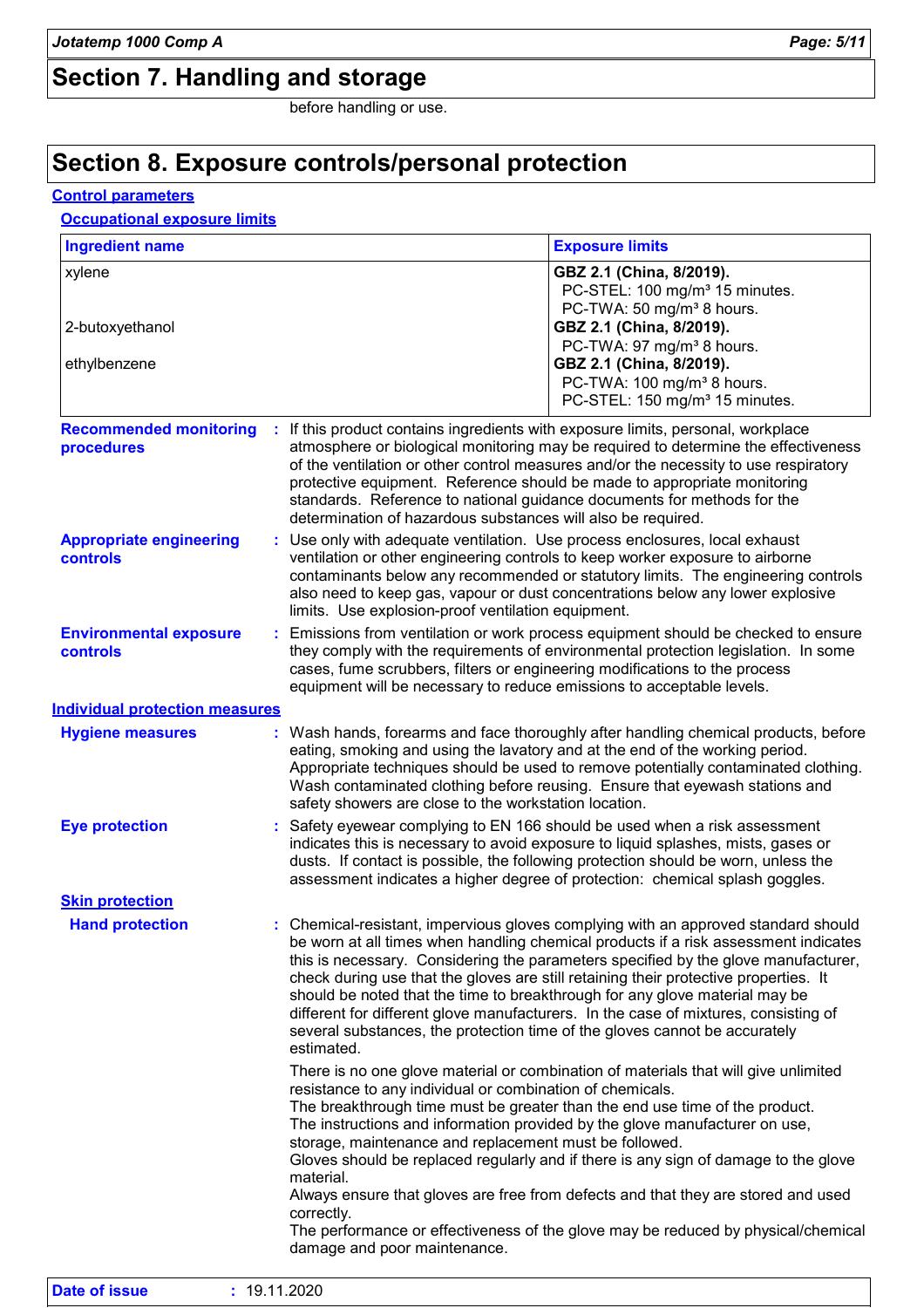# **Section 8. Exposure controls/personal protection**

| Barrier creams may help to protect the exposed areas of the skin but should not be<br>applied once exposure has occurred.<br>Wear suitable gloves tested to EN374.<br>May be used, gloves(breakthrough time) 4 - 8 hours: neoprene, PVC<br>Recommended, gloves(breakthrough time) > 8 hours: fluor rubber, Teflon, butyl<br>rubber, Viton®, Saranex, 4H, nitrile rubber, polyvinyl alcohol (PVA)<br>: Personal protective equipment for the body should be selected based on the task<br><b>Body protection</b><br>being performed and the risks involved and should be approved by a specialist<br>before handling this product. When there is a risk of ignition from static electricity,<br>wear anti-static protective clothing. For the greatest protection from static<br>discharges, clothing should include anti-static overalls, boots and gloves.<br>: Appropriate footwear and any additional skin protection measures should be<br><b>Other skin protection</b><br>selected based on the task being performed and the risks involved and should be<br>approved by a specialist before handling this product.<br>: Based on the hazard and potential for exposure, select a respirator that meets the<br>appropriate standard or certification. Respirators must be used according to a<br>respiratory protection program to ensure proper fitting, training, and other important<br>aspects of use. |                               |  |
|-----------------------------------------------------------------------------------------------------------------------------------------------------------------------------------------------------------------------------------------------------------------------------------------------------------------------------------------------------------------------------------------------------------------------------------------------------------------------------------------------------------------------------------------------------------------------------------------------------------------------------------------------------------------------------------------------------------------------------------------------------------------------------------------------------------------------------------------------------------------------------------------------------------------------------------------------------------------------------------------------------------------------------------------------------------------------------------------------------------------------------------------------------------------------------------------------------------------------------------------------------------------------------------------------------------------------------------------------------------------------------------------------------------------|-------------------------------|--|
|                                                                                                                                                                                                                                                                                                                                                                                                                                                                                                                                                                                                                                                                                                                                                                                                                                                                                                                                                                                                                                                                                                                                                                                                                                                                                                                                                                                                                 |                               |  |
|                                                                                                                                                                                                                                                                                                                                                                                                                                                                                                                                                                                                                                                                                                                                                                                                                                                                                                                                                                                                                                                                                                                                                                                                                                                                                                                                                                                                                 |                               |  |
|                                                                                                                                                                                                                                                                                                                                                                                                                                                                                                                                                                                                                                                                                                                                                                                                                                                                                                                                                                                                                                                                                                                                                                                                                                                                                                                                                                                                                 |                               |  |
|                                                                                                                                                                                                                                                                                                                                                                                                                                                                                                                                                                                                                                                                                                                                                                                                                                                                                                                                                                                                                                                                                                                                                                                                                                                                                                                                                                                                                 |                               |  |
|                                                                                                                                                                                                                                                                                                                                                                                                                                                                                                                                                                                                                                                                                                                                                                                                                                                                                                                                                                                                                                                                                                                                                                                                                                                                                                                                                                                                                 | <b>Respiratory protection</b> |  |

# **Section 9. Physical and chemical properties**

| <b>Appearance</b>                                 |                                                                                                                                             |
|---------------------------------------------------|---------------------------------------------------------------------------------------------------------------------------------------------|
| <b>Physical state</b>                             | $:$ Liquid.                                                                                                                                 |
| <b>Colour</b>                                     | : Various                                                                                                                                   |
| <b>Odour</b>                                      | : Characteristic.                                                                                                                           |
| <b>Odour threshold</b>                            | : Not available.                                                                                                                            |
| pH                                                | : Not applicable.                                                                                                                           |
| <b>Melting point</b>                              | : Not applicable.                                                                                                                           |
| <b>Boiling point</b>                              | : Lowest known value: $136.1^{\circ}$ C (277 $^{\circ}$ F) (ethylbenzene). Weighted average: $156.96^{\circ}$ C<br>$(314.5^{\circ}F)$       |
| <b>Flash point</b>                                | : Closed cup: 27°C (80.6°F)                                                                                                                 |
| <b>Burning time</b>                               | : Not applicable.                                                                                                                           |
| <b>Burning rate</b>                               | : Not applicable.                                                                                                                           |
| <b>Evaporation rate</b>                           | : Highest known value: 0.84 (ethylbenzene) Weighted average: 0.46 compared with<br>butyl acetate                                            |
| <b>Flammability (solid, gas)</b>                  | : Not applicable.                                                                                                                           |
| Lower and upper explosive<br>(flammable) limits   | $: 0.8 - 14\%$                                                                                                                              |
| <b>Vapour pressure</b>                            | : Highest known value: 1.2 kPa (9.3 mm Hg) (at $20^{\circ}$ C) (ethylbenzene). Weighted<br>average: $0.8$ kPa (6 mm Hg) (at $20^{\circ}$ C) |
| <b>Vapour density</b>                             | : Highest known value: $5.1$ (Air = 1) (dipropylene glycol methyl ether). Weighted<br>average: $4.17$ (Air = 1)                             |
| <b>Relative density</b>                           | : 1.862 to 1.931 g/cm <sup>3</sup>                                                                                                          |
| <b>Solubility</b>                                 | : Insoluble in the following materials: cold water and hot water.                                                                           |
| <b>Partition coefficient: n-</b><br>octanol/water | : Not available.                                                                                                                            |
| <b>Auto-ignition temperature</b>                  | : Lowest known value: 207°C (404.6°F) (dipropylene glycol methyl ether).                                                                    |
| <b>Decomposition temperature</b>                  | : Not available.                                                                                                                            |
| <b>SADT</b>                                       | : Not available.                                                                                                                            |
| <b>Viscosity</b>                                  | Kinematic (40°C): >0.205 cm <sup>2</sup> /s (>20.5 mm <sup>2</sup> /s)                                                                      |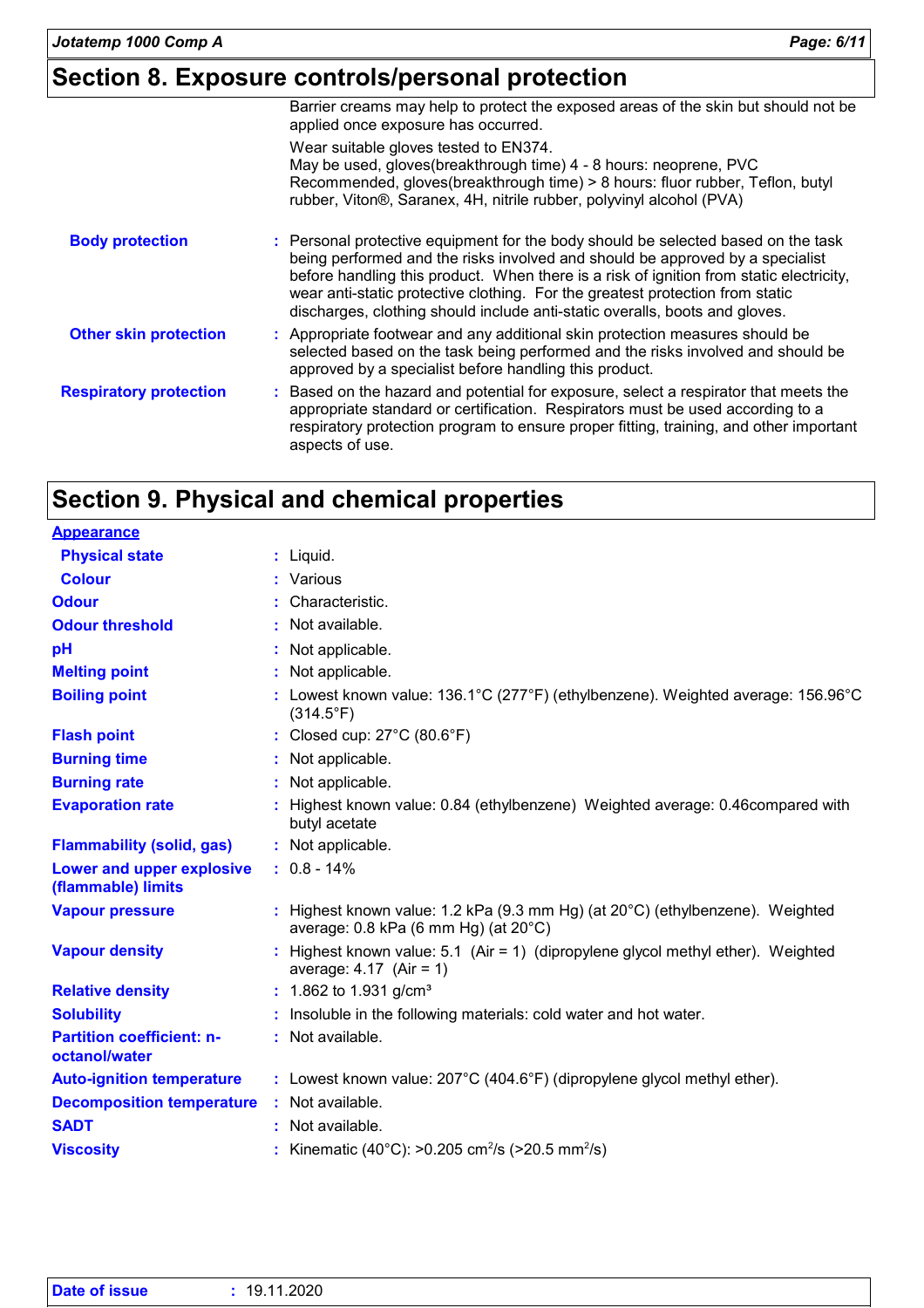| <b>Reactivity</b>                                   | : No specific test data related to reactivity available for this product or its ingredients.                                                                                 |
|-----------------------------------------------------|------------------------------------------------------------------------------------------------------------------------------------------------------------------------------|
| <b>Chemical stability</b>                           | : The product is stable.                                                                                                                                                     |
| <b>Possibility of hazardous</b><br><b>reactions</b> | : Under normal conditions of storage and use, hazardous reactions will not occur.                                                                                            |
| <b>Conditions to avoid</b>                          | : Avoid all possible sources of ignition (spark or flame). Do not pressurise, cut, weld,<br>braze, solder, drill, grind or expose containers to heat or sources of ignition. |
| Incompatible materials                              | : Keep away from the following materials to prevent strong exothermic reactions:<br>oxidising agents, strong alkalis, strong acids.                                          |
| <b>Hazardous decomposition</b><br>products          | Under normal conditions of storage and use, hazardous decomposition products<br>÷.<br>should not be produced.                                                                |

Fine dust clouds may form explosive mixtures with air.

### **Section 11. Toxicological information**

### **Information on toxicological effects**

### **Acute toxicity**

| <b>Product/ingredient name</b> | <b>Result</b>                 | <b>Species</b> | <b>Dose</b>       | <b>Exposure</b>          |
|--------------------------------|-------------------------------|----------------|-------------------|--------------------------|
| xylene                         | <b>LC50 Inhalation Vapour</b> | Rat            | $20 \text{ mg/l}$ | 4 hours                  |
|                                | LD50 Oral                     | Rat            | 4300 mg/kg        |                          |
|                                | <b>TDLo Dermal</b>            | Rabbit         | 4300 mg/kg        |                          |
| 2-butoxyethanol                | LD50 Oral                     | Guinea pig -   | 1414 mg/kg        |                          |
|                                |                               | Male, Female   |                   |                          |
|                                | LD50 Oral                     | Rat - Male,    | 1300 mg/kg        |                          |
|                                |                               | Female         |                   |                          |
| ethylbenzene                   | <b>LC50 Inhalation Vapour</b> | Rat - Male     | 17.8 mg/l         | 4 hours                  |
|                                | LD50 Dermal                   | Rabbit         | >5000 mg/kg       | $\overline{\phantom{0}}$ |
|                                | LD50 Oral                     | Rat            | 3500 mg/kg        |                          |

### **Irritation/Corrosion**

| <b>Product/ingredient name</b> | Result                   | <b>Species</b> | <b>Score</b> | <b>Exposure</b>           | <b>Observation</b> |
|--------------------------------|--------------------------|----------------|--------------|---------------------------|--------------------|
| <b>xylene</b>                  | Eyes - Mild irritant     | Rabbit         |              | 87 milligrams             |                    |
|                                | Skin - Mild irritant     | l Rat          |              | 8 hours 60<br>microliters |                    |
| 2-butoxyethanol                | Eyes - Moderate irritant | Rabbit         |              | 24 hours 100 -            |                    |
|                                | Skin - Mild irritant     | Rabbit         |              | mg<br>500 mg              |                    |

### **Sensitisation**

Not available.

### **Mutagenicity**

Not available.

#### **Carcinogenicity**

Not available.

### **Reproductive toxicity**

Not available.

### **Teratogenicity**

Not available.

#### **Specific target organ toxicity (single exposure)**

| <b>Name</b>   | <b>Category</b> | <b>Route of</b><br>exposure | <b>Target organs</b>                    |
|---------------|-----------------|-----------------------------|-----------------------------------------|
| <b>xvlene</b> | Category 3      | Not applicable.             | Respiratory tract<br><b>lirritation</b> |

**Specific target organ toxicity (repeated exposure)**

| <b>Date of issue</b> | 19.11.2020 |
|----------------------|------------|
|                      |            |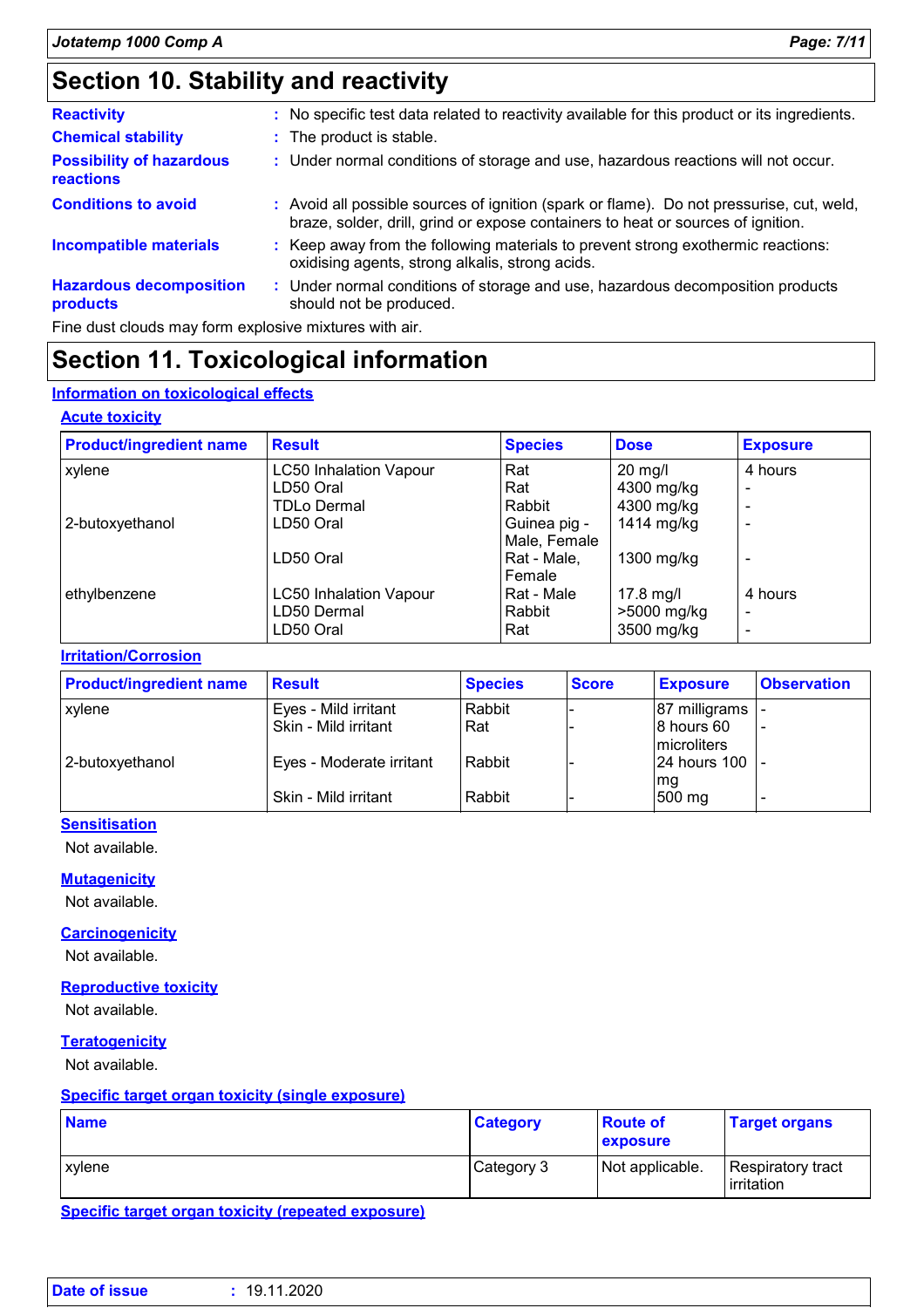# **Section 11. Toxicological information**

| <b>Name</b>  | <b>Category</b> | <b>Route of</b><br><b>exposure</b> | <b>Target organs</b> |
|--------------|-----------------|------------------------------------|----------------------|
| ethylbenzene | Category 2      | l Not determined                   | Not determined       |

### **Aspiration hazard**

| <b>Name</b>  | Result                                |
|--------------|---------------------------------------|
| xvlene       | <b>ASPIRATION HAZARD - Category 1</b> |
| ethylbenzene | <b>ASPIRATION HAZARD - Category 1</b> |

### **Potential acute health effects Inhalation :** No known significant effects or critical hazards. **Eye contact :** No known significant effects or critical hazards. **Information on likely routes :** Not available. **of exposure**

| <b>Skin contact</b> | : Causes mild skin irritation. |
|---------------------|--------------------------------|
|                     |                                |

**Ingestion :** No known significant effects or critical hazards.

### **Symptoms related to the physical, chemical and toxicological characteristics**

| <b>Eye contact</b>  | : Adverse symptoms may include the following:<br>pain or irritation<br>watering<br>redness |  |
|---------------------|--------------------------------------------------------------------------------------------|--|
| <b>Inhalation</b>   | : No specific data.                                                                        |  |
| <b>Skin contact</b> | : Adverse symptoms may include the following:<br>irritation<br>redness                     |  |
| <b>Ingestion</b>    | : No specific data.                                                                        |  |

### **Delayed and immediate effects as well as chronic effects from short and long-term exposure**

| <b>Short term exposure</b>            |                    |  |
|---------------------------------------|--------------------|--|
| <b>Potential immediate</b><br>effects | $:$ Not available. |  |
| <b>Potential delayed effects</b>      | : Not available.   |  |
| Long term exposure                    |                    |  |
| <b>Potential immediate</b><br>effects | $:$ Not available. |  |
| <b>Potential delayed effects</b>      | : Not available.   |  |

### **Potential chronic health effects**

Not available.

| <b>General</b>               | : No known significant effects or critical hazards.                                         |
|------------------------------|---------------------------------------------------------------------------------------------|
| <b>Carcinogenicity</b>       | : Suspected of causing cancer. Risk of cancer depends on duration and level of<br>exposure. |
| <b>Mutagenicity</b>          | : No known significant effects or critical hazards.                                         |
| <b>Teratogenicity</b>        | : No known significant effects or critical hazards.                                         |
| <b>Developmental effects</b> | : No known significant effects or critical hazards.                                         |
| <b>Fertility effects</b>     | : No known significant effects or critical hazards.                                         |

### **Numerical measures of toxicity**

| <b>Acute toxicity estimates</b>        |                                                 |  |
|----------------------------------------|-------------------------------------------------|--|
| <b>Route</b>                           | <b>ATE value</b>                                |  |
| Oral<br>Dermal<br>Inhalation (vapours) | 21800.95 mg/kg<br>12001.19 mg/kg<br>181.12 mg/l |  |
| Date of issue                          | : 19.11.2020                                    |  |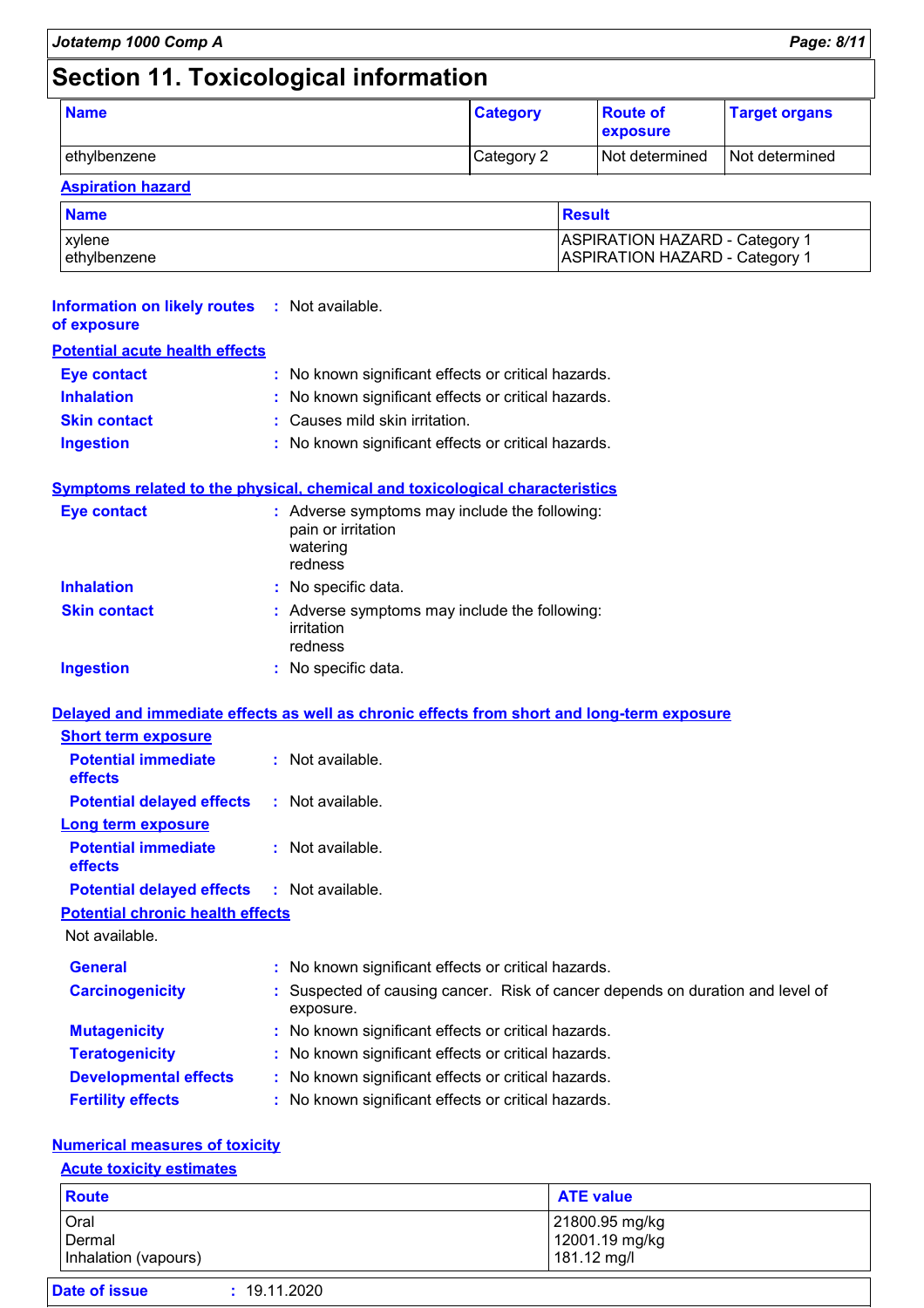### **Section 11. Toxicological information**

# **Section 12. Ecological information**

### **Toxicity**

| <b>Product/ingredient name</b> | <b>Result</b>                     | <b>Species</b>             | <b>Exposure</b> |
|--------------------------------|-----------------------------------|----------------------------|-----------------|
| trizinc bis(orthophosphate)    | Acute LC50 0.14 mg/l              | Fish - Oncorhynchus mykiss | 96 hours        |
|                                | Chronic NOEC 0.1 mg/l             | Micro-organism             | 4 hours         |
| 2-butoxyethanol                | Acute EC50 1000 mg/l Fresh water  | Daphnia - Daphnia magna    | 48 hours        |
|                                | Acute LC50 1000 mg/l Marine water | Crustaceans -              | 48 hours        |
|                                |                                   | Chaetogammarus marinus -   |                 |
|                                |                                   | Young                      |                 |
| ethylbenzene                   | Acute EC50 7.2 mg/l               | Algae                      | 48 hours        |
|                                | Acute EC50 2.93 mg/l              | Daphnia                    | 48 hours        |
|                                | Acute LC50 4.2 mg/l               | Fish                       | 96 hours        |

### **Persistence/degradability**

| <b>Product/ingredient name</b> | <b>Aquatic half-life</b> | <b>Photolysis</b> | Biodegradability |
|--------------------------------|--------------------------|-------------------|------------------|
| trizinc bis(orthophosphate)    | -                        |                   | Not readily      |
| xvlene                         |                          |                   | Readily          |
| lethylbenzene                  |                          |                   | Readily          |

### **Bioaccumulative potential**

| <b>Product/ingredient name</b> | $LoaPow$                 | <b>BCF</b>  | <b>Potential</b> |
|--------------------------------|--------------------------|-------------|------------------|
| trizinc bis(orthophosphate)    | $\overline{\phantom{0}}$ | 60960       | high             |
| xylene                         | 3.12                     | 8.1 to 25.9 | low              |
| 2-butoxyethanol                | 0.81                     |             | low              |
| ethylbenzene                   | 3.6                      |             | low              |

| <b>Mobility in soil</b>                                 |                  |
|---------------------------------------------------------|------------------|
| <b>Soil/water partition</b><br><b>coefficient (Koc)</b> | : Not available. |

**Other adverse effects** : No known significant effects or critical hazards.

### **Section 13. Disposal considerations**

| <b>Disposal methods</b> | : The generation of waste should be avoided or minimised wherever possible.<br>Disposal of this product, solutions and any by-products should at all times comply<br>with the requirements of environmental protection and waste disposal legislation<br>and any regional local authority requirements. Dispose of surplus and non-<br>recyclable products via a licensed waste disposal contractor. Waste should not be<br>disposed of untreated to the sewer unless fully compliant with the requirements of<br>all authorities with jurisdiction. Waste packaging should be recycled. Incineration or<br>landfill should only be considered when recycling is not feasible. This material and<br>its container must be disposed of in a safe way. Care should be taken when<br>handling emptied containers that have not been cleaned or rinsed out. Empty<br>containers or liners may retain some product residues. Vapour from product<br>residues may create a highly flammable or explosive atmosphere inside the<br>container. Do not cut, weld or grind used containers unless they have been cleaned |
|-------------------------|----------------------------------------------------------------------------------------------------------------------------------------------------------------------------------------------------------------------------------------------------------------------------------------------------------------------------------------------------------------------------------------------------------------------------------------------------------------------------------------------------------------------------------------------------------------------------------------------------------------------------------------------------------------------------------------------------------------------------------------------------------------------------------------------------------------------------------------------------------------------------------------------------------------------------------------------------------------------------------------------------------------------------------------------------------------------------------------------------------------|
|                         | thoroughly internally. Avoid dispersal of spilt material and runoff and contact with<br>soil, waterways, drains and sewers.                                                                                                                                                                                                                                                                                                                                                                                                                                                                                                                                                                                                                                                                                                                                                                                                                                                                                                                                                                                    |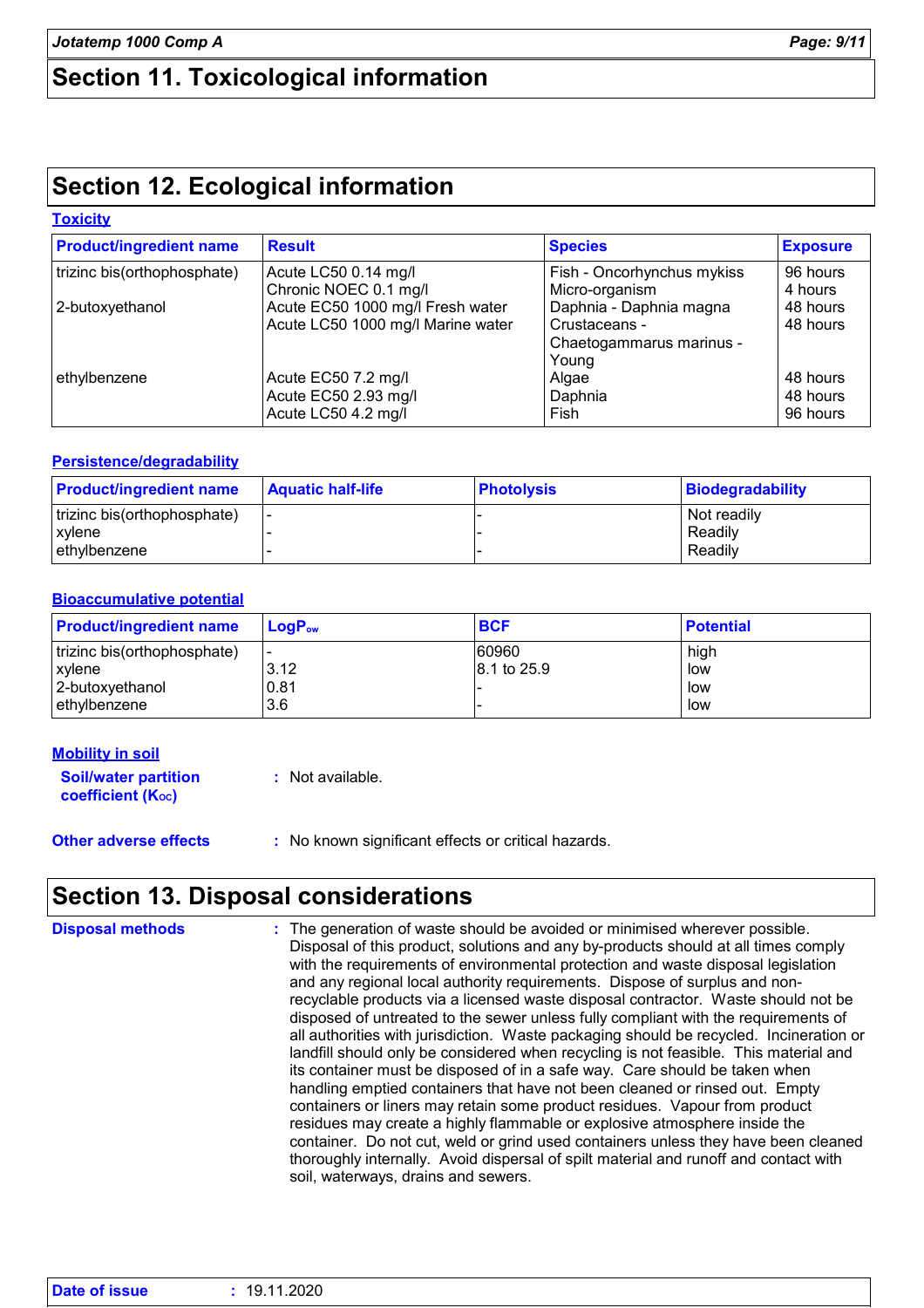# **Section 14. Transport information**

**Transport within user's premises:** always transport in closed containers that are upright and secure. Ensure that persons transporting the product know what to do in the event of an accident or spillage.

| <b>UN1263</b><br>Paint. Marine pollutant (trizinc<br>bis(orthophosphate))<br>3<br>$\mathbf{III}$<br>Yes.<br>Yes. The environmentally<br>hazardous substance mark is<br><b>Transport within user's</b><br>Transport within user's<br>premises: always transport in<br>premises: always transport in | <b>UN1263</b><br>Paint<br>3<br>$\mathbf{III}$<br>Yes. The environmentally<br>hazardous substance mark is<br>not required.<br><b>Transport within user's</b>                                          |
|----------------------------------------------------------------------------------------------------------------------------------------------------------------------------------------------------------------------------------------------------------------------------------------------------|------------------------------------------------------------------------------------------------------------------------------------------------------------------------------------------------------|
|                                                                                                                                                                                                                                                                                                    |                                                                                                                                                                                                      |
|                                                                                                                                                                                                                                                                                                    |                                                                                                                                                                                                      |
|                                                                                                                                                                                                                                                                                                    |                                                                                                                                                                                                      |
|                                                                                                                                                                                                                                                                                                    |                                                                                                                                                                                                      |
|                                                                                                                                                                                                                                                                                                    |                                                                                                                                                                                                      |
| closed containers that are<br>closed containers that are<br>upright and secure. Ensure<br>upright and secure. Ensure<br>that persons transporting the<br>that persons transporting the<br>product know what to do in the<br>product know what to do in the<br>event of an accident or<br>spillage. | premises: always transport in<br>closed containers that are<br>upright and secure. Ensure<br>that persons transporting the<br>product know what to do in the<br>event of an accident or<br>spillage. |
| The marine pollutant mark is<br>not required when transported<br>in sizes of ≤5 L or ≤5 kg.<br><b>Emergency schedules F-E,</b><br>S-E                                                                                                                                                              | The environmentally<br>hazardous substance mark<br>may appear if required by<br>other transportation<br>regulations.                                                                                 |
|                                                                                                                                                                                                                                                                                                    | : The environmental hazardous / marine pollutant mark is only applicable for packages containing<br>more than 5 litres for liquids and 5 kg for solids.                                              |

Hazard identification number: 30

### **Section 15. Regulatory information**

### **Safety, health and environmental regulations specific for the product:**

### **Law of the People's Republic of China on the Prevention and Control of Occupational Diseases**

Regulations on the Control over Safety of Dangerous Chemicals Measures for Environmental Management of New Chemical Substances Law of the People's Republic of China on the Prevention and Control of Environment Pollution Caused by Solid Wastes Safety regulations for the use of chemicals in the workplace General Rule for Classification and Hazard Communication of Chemicals Classification and code of dangerous goods

### **List of Goods banned for Importing**

None of the components are listed.

### **List of Goods banned for Exporting**

None of the components are listed.

### **List of Toxic Chemicals Severely Restricted for Importing & Exporting by China**

None of the components are listed.